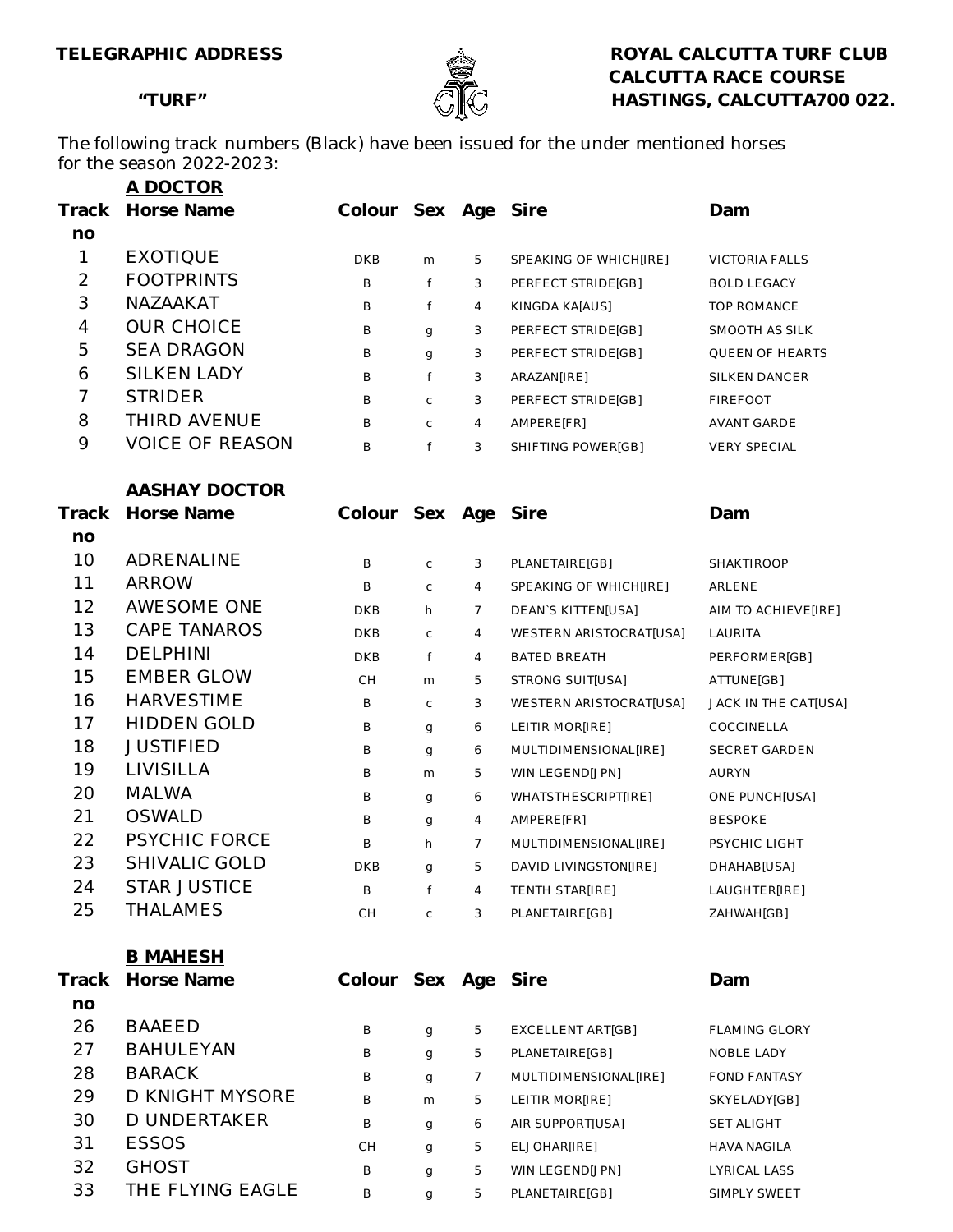|       | <b>B SINGH</b>          |                     |              |                |                         |                         |
|-------|-------------------------|---------------------|--------------|----------------|-------------------------|-------------------------|
| Track | Horse Name              | Colour Sex Age Sire |              |                |                         | Dam                     |
| no    |                         |                     |              |                |                         |                         |
| 34    | <b>AGNOSTIC</b>         | В                   | g            | 4              | TOP CLASS[USA]          | KABINI                  |
| 35    | SALAMANDER              | B                   | g            | 3              | SMUGGLER'S COVE[IRE]    | EARL GREY               |
| 36    | <b>SANTANA</b>          | CH                  | g            | 5              | DECLARATION OF WAR[IRE] | <b>GASLIGHT</b>         |
| 37    | <b>SENTURION</b>        | B                   | $\mathbf{q}$ | $\overline{4}$ | SMUGGLER'S COVE[IRE]    | REBECCA                 |
|       | C ALFORD                |                     |              |                |                         |                         |
| Track | Horse Name              | Colour Sex Age Sire |              |                |                         | Dam                     |
| no    |                         |                     |              |                |                         |                         |
| 38    | <b>ACTOFMAGIC</b>       | В                   | f            | 4              | VARENAR[FR]             | MAGICAL MONA[USA]       |
| 39    | ANSIGAR                 | B                   | g            | 5              | SPEAKING OF WHICH[IRE]  | ARTESIA                 |
| 40    | <b>EASTWOOD</b>         | <b>DKB</b>          | $\mathbf{q}$ | 4              | PHOENIX TOWER[USA]      | DOE RAY ME[GB]          |
| 41    | <b>EUPHRATES</b>        | B                   | f            | 4              | PHOENIX TOWER[USA]      | AGE OF MAGIC[USA]       |
| 42    | <b>FERRETTI</b>         | <b>DKB</b>          | f            | 3              | PHOENIX TOWER[USA]      | DRAMATIKOS              |
| 43    | KUNAL`S BAGHEERA        | B                   | $\mathsf C$  | 3              | SMUGGLER'S COVE[IRE]    | VISION OF ART           |
| 44    | <b>LEGEND RETURNS</b>   | CH                  | f            | 4              | WIN LEGEND[JPN]         | <b>CLEAR CUT</b>        |
| 45    | <b>MANDOLIN</b>         | CH                  | g            | 4              | ANIMAL KINGDOM          | LITTLE WIDOW MAKER[USA] |
| 46    | <b>MISTY GREY</b>       | <b>DKB</b>          | f            | 3              | TOP CLASS[USA]          | ZACARA                  |
| 47    | MUSICAL SOUND           | B                   | f            | 3              | PHOENIX TOWER[USA]      | MUSICAL NOTE            |
| 48    | <b>NOBLE BEAUTY</b>     | B                   | f            | 3              | PHOENIX TOWER[USA]      | LITTLE TREASURE [FR]    |
| 49    | <b>ROBINSON CRUSOE</b>  | <b>DKB</b>          | g            | 4              | PHOENIX TOWER[USA]      | <b>GOBELIN</b>          |
| 50    | <b>SAINT PETERSBURG</b> | B                   | g            | 7              | AIR SUPPORT[USA]        | SOVETSKAYA              |
|       | D M DAVID               |                     |              |                |                         |                         |
| Track | Horse Name              | Colour Sex Age Sire |              |                |                         | Dam                     |
| no    |                         |                     |              |                |                         |                         |
| 51    | <b>ARECA LEGEND</b>     | B                   | g            | $\overline{7}$ | AIR SUPPORT[USA]        | SENORA BELLA            |
| 52    | CASTILLO                | В                   |              | 4              | SMUGGLER'S COVE[IRE]    | <b>BERING SEA</b>       |
| 53    | <b>EASTSIDE</b>         | B                   | g<br>m       | 6              | ARABIAN GULF[GB]        | KHURSANIYAH             |
| 54    | LIGHTINTHESKY           | <b>DKB</b>          | f            | $\overline{4}$ | RODERIC O'CONNOR[IRE]   | SAIL BY ROOS[IRE]       |
|       |                         |                     |              |                |                         |                         |
|       | <u>H S BATH</u>         |                     |              |                |                         |                         |
| Track | Horse Name              | Colour Sex Age Sire |              |                |                         | Dam                     |
| no    | <b>ADORNICA</b>         |                     |              |                |                         |                         |
| 55    |                         | CH                  | m            | 5              | SEDGEFIELD[USA]         | ANOTHER STAR[USA]       |
| 56    | <b>CIRCLE OF LOVE</b>   | B                   | m            | 5              | KINGDA KA[AUS]          | SENTIMENTAL             |
| 57    | <b>DELIA</b>            | CH                  | f            | 4              | EXCELLENT ART[GB]       | <b>BOLT</b>             |
| 58    | <b>GLORY HALLELUYAH</b> | <b>DKB</b>          | $\mathbf{q}$ | 5              | JUNIPER[USA]            | <b>GRAND DESIGN</b>     |
| 59    | <b>NOVA</b>             | B                   | m            | 5              | LEITIR MOR[IRE]         | SORRENTO STEEL[GB]      |
| 60    | <b>ORCHIDS</b>          | В                   | g            | 4              | AMPERE[FR]              | MANDARA[IRE]            |
| 61    | <b>WHISPERING GRASS</b> | В                   | m            | 6              | SEDGEFIELD[USA]         | WILLOW POINT[USA]       |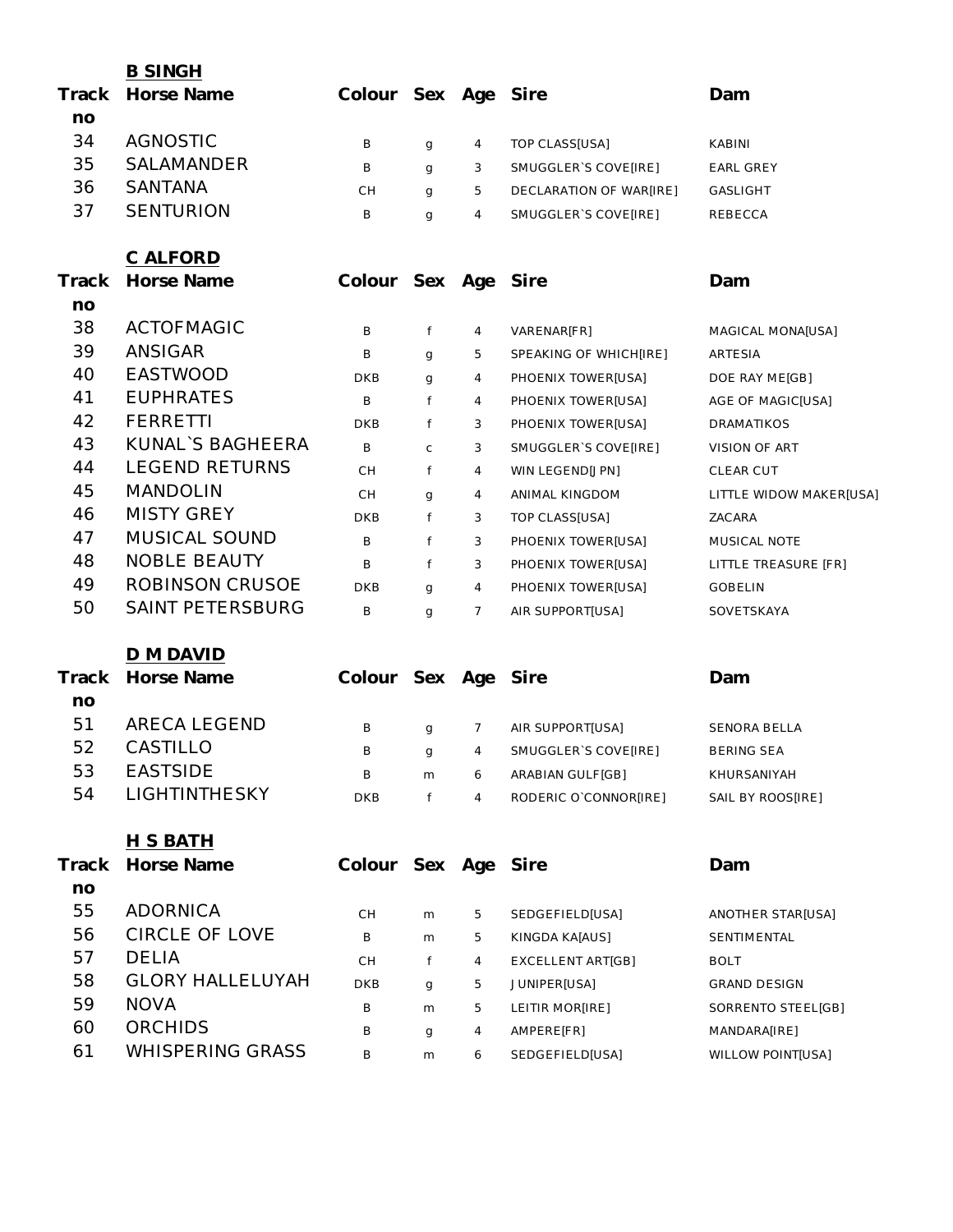|       | J KHAN                 |                     |              |                |                         |                          |
|-------|------------------------|---------------------|--------------|----------------|-------------------------|--------------------------|
| Track | Horse Name             | Colour Sex Age Sire |              |                |                         | Dam                      |
| no    |                        |                     |              |                |                         |                          |
| 62    | <b>AHNIKA</b>          | Β                   | m            | 5              | AIR SUPPORT[USA]        | AFRICAN SKY              |
| 63    | <b>ASTERIX</b>         | B                   | g            | 3              | WIN LEGEND[JPN]         | NO COMPLAINING[IRE]      |
| 64    | <b>COPPER</b>          | CH                  | g            | 4              | STRONG SUIT[USA]        | SUNSET SAIL              |
| 65    | CORMORANT              | <b>DKB</b>          | h            | $\overline{7}$ | PHOENIX TOWER[USA]      | GIVE ME FIVE[USA]        |
| 66    | <b>CREATION OF GOD</b> | <b>DKB</b>          | g            | 4              | AIR SUPPORT[USA]        | AGASSIZ                  |
| 67    | <b>DEVINE CHAKRA</b>   | CH                  | h            | 5              | LEITIR MOR[IRE]         | <b>AVEC PLAISIR[GER]</b> |
| 68    | <b>DEVUSHKA</b>        | B                   | f            | 4              | RODERIC O`CONNOR[IRE]   | CHASE THE SUN            |
| 69    | DR DOOM                | В                   | g            | 3              | PERFECT STRIDE[GB]      | <b>TOP ROMANCE</b>       |
| 70    | <b>EXOTIC QUEEN</b>    | B                   | m            | 5              | LEITIR MOR[IRE]         | STAR OF VENUS            |
| 71    | <b>HELLBLAZER</b>      | B                   | g            | 3              | AMPERE[FR]              | ATTALEA[IRE]             |
| 72    | <b>TRES BIEN</b>       | B                   | $\mathbf{q}$ | 4              | RODERIC O`CONNOR[IRE]   | YESTERYEAR               |
|       | <b>M SINGH</b>         |                     |              |                |                         |                          |
| Track | Horse Name             | Colour Sex Age      |              |                | Sire                    | Dam                      |
| no    |                        |                     |              |                |                         |                          |
| 73    | <b>ESTRELLA STAR</b>   | <b>CH</b>           | h            | 5              | ELJOHAR[IRE]            | PURE DISTANCE            |
| 74    | <b>WIND CHASER</b>     | B                   | m            | 6              | TOP CLASS[USA]          | PROVOCATEUR              |
|       | P QUINN                |                     |              |                |                         |                          |
| Track | Horse Name             | Colour Sex Age      |              |                | Sire                    | Dam                      |
| no    |                        |                     |              |                |                         |                          |
| 75    | <b>BREAD N BUTTER</b>  | В                   | g            | 5              | <b>GREEN COAST[IRE]</b> | <b>REFLECTIONS</b>       |
| 76    | <b>CHERISHED</b>       | B                   | f            | 4              | RODERIC O`CONNOR[IRE]   | MINE FOREVER             |
| 77    | COMPLIANCE             | B                   | m            | 5              | ONE LUCKY DANE[USA]     | ANOTHER REEMA[IRE]       |
| 78    | <b>DREAM CHASER</b>    | DKB                 | h            | 5              | NEW FAMOUS[BRZ]         | COMMELINA                |
| 79    | <b>JEAN LAFETTE</b>    | <b>DKB</b>          | g            | 4              | KNIGHTS TOUR[AUS]       | JEUS DE DANSE[USA]       |
| 80    | <b>JUGGAAD</b>         | B                   | f            | $\overline{4}$ | WHATSTHESCRIPT[IRE]     | ONE PUNCH[USA]           |
| 81    | <b>KIMBERLEY</b>       | B                   | f            | 4              | MIDNIGHT INTERLUDE[USA] | JUBILANT                 |
| 82    | <b>KNOTTY OAK</b>      | B                   | h            | 6              | <b>TOP CLASS[USA]</b>   | <b>BOLD BABE</b>         |
| 83    | NORTHERN ALLIANCE      | B                   | g            | 6              | GUSTO[GB]               | <b>ALLONIA</b>           |
| 84    | PRINCE SATSUMA         | B                   | g            | 7              | WIN LEGEND[JPN]         | <b>REFRESHING</b>        |
| 85    | PROPERLY POSH          | B                   | m            | 6              | VARENAR[FR]             | TO THE MANOR BORN        |
| 86    | <b>RENO STAR</b>       | <b>DKB</b>          | g            | 6              | ROYAL GLADIATOR         | GLENVIEWS PURCHASE[IRE]  |
| 87    | ROMA VICTOR            | B                   | g            | 6              | GUSTO[GB]               | ROMANY SPIRIT[IRE]       |
| 88    | <b>SHERWIN</b>         | В                   | g            | 5              | BURDEN OF PROOF[IRE]    | SHOWIN OFF               |
| 89    | <b>SOARING HIGH</b>    | <b>CH</b>           | g            | 5              | WIN LEGEND[JPN]         | <b>SKYLINER</b>          |
| 90    | <b>THIAGO</b>          | B                   | g            | $\overline{4}$ | PERFECT STRIDE[GB]      | SUEZY OH                 |
| 91    | <b>TRUMP GIRL</b>      | GR                  | m            | $\overline{7}$ | PINSON[IRE]             | PREMIER PERCEPTION       |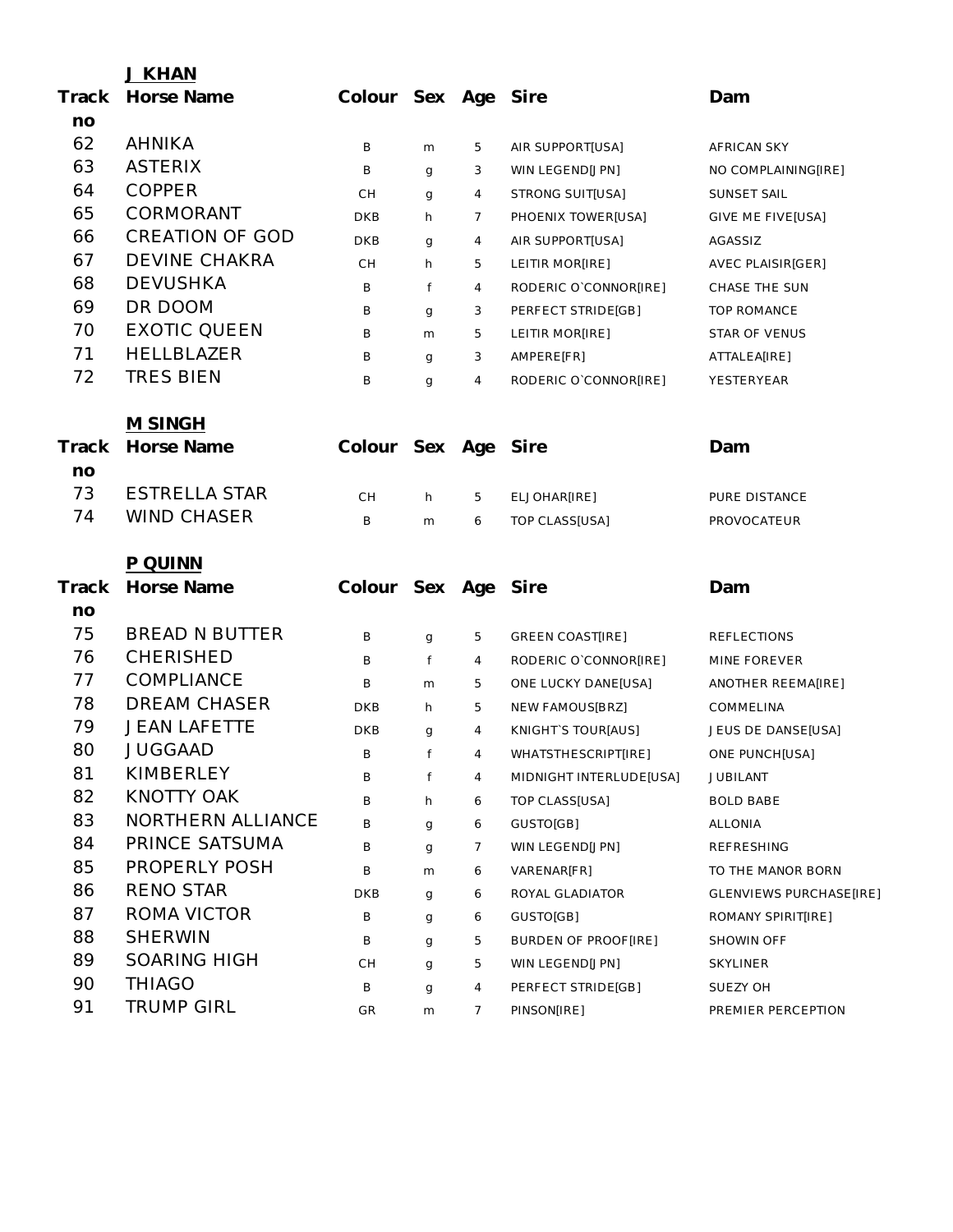|       | <b>RUTHERFORD</b>         |                |        |                |                                                    |                                           |
|-------|---------------------------|----------------|--------|----------------|----------------------------------------------------|-------------------------------------------|
| Track | Horse Name                | Colour Sex Age |        |                | Sire                                               | Dam                                       |
| no    |                           |                |        |                |                                                    |                                           |
| 92    | <b>EASTERN EMPRESS</b>    | <b>CH</b>      | f      | 3              | LUCIFER SAM[USA]                                   | <b>ASTRAL QUEEN</b>                       |
| 93    | <b>JINSOKU</b>            | B              | g      | 5              | SPEAKING OF WHICH[IRE]                             | <b>ABRONIA</b>                            |
| 94    | <b>REDOUBTABLE</b>        | B              | h      | 5              | LEITIR MOR[IRE]                                    | MISS MYSTIQUE                             |
| 95    | <b>SHEER FORCE</b>        | B              | g      | $\overline{7}$ | NET WHIZZ[USA]                                     | CELTIC MANOR                              |
| 96    | SONG OF THE SOUTH         | B              | f      | 3              | ONE LUCKY DANE[USA]                                | ANOTHER REEMA[IRE]                        |
| 97    | <b>SWIFT LADY</b>         | СH             | f      | 3              | BE SAFE                                            | LADY COLLEGE[ITY]                         |
|       | S S HABBU                 |                |        |                |                                                    |                                           |
| Track | Horse Name                | Colour         | Sex    | Age            | Sire                                               | Dam                                       |
| no    |                           |                |        |                |                                                    |                                           |
| 98    | <b>AIYANA</b>             | B              | m      | 7              | <b>WEST VIRGINIA[USA]</b>                          | <b>CANTON CAPER</b>                       |
| 99    | <b>BASHARAT</b>           | DKB            | m      | 5              | STARDAN[IRE]                                       | AMANDAS QUEEN                             |
| 100   | <b>BEAT THE BANK</b>      | B              | m      | $\overline{7}$ | SAAMIDD[GB]                                        | LAMBENCY[IRE]                             |
| 101   | <b>CIRCUS QUEEN</b>       | B              | f      | $\overline{4}$ | SURFRIDER[IRE]                                     | CIRCUS RING                               |
| 102   | <b>FUHRER</b>             | B              |        | 5              |                                                    |                                           |
| 103   | <b>INVINCIBLE ARMY</b>    | B              | g      | $\overline{7}$ | LEITIR MOR[IRE]                                    | AWARDING                                  |
| 104   | <b>MAGNITE</b>            |                | m      |                | WESTERN ARISTOCRAT[USA]<br>WESTERN ARISTOCRATIUSAI | STRIKING BEAUTY<br><b>SCARLET EMPRESS</b> |
| 105   | <b>NAMIKI</b>             | B              | f      | $\overline{4}$ |                                                    |                                           |
| 106   | <b>SUMMER AIR</b>         | B              | m      | 5              | TOTAL GALLERY[IRE]                                 | CORDOBA[GB]                               |
| 107   | <b>SUN GOD</b>            | <b>DKB</b>     | g      | 6              | PHOENIX TOWER[USA]                                 | MUSICAL NOTE                              |
| 108   | <b>TAIMUR'S CHOICE</b>    | B              | g      | 4              | CRIMSON CHINA[USA]                                 | <b>RESOLUTION</b>                         |
| 109   | <b>TIGRIO</b>             | B              | m      | 5              | ARABIAN GULF[GB]                                   | <b>FAIRTHEEWELL</b>                       |
| 110   | <b>TRIPPLE DISTILLED</b>  | <b>DKB</b>     | h      | 5              | PHOENIX TOWER[USA]                                 | <b>TIGRESSE NOIRE</b>                     |
|       | SHAFIQ KHAN               | B              | h      | 5              | CORPORATE JUNGLE[USA]                              | DARAYKA[FR]                               |
| Track | Horse Name                | Colour         | Sex    | Age            | Sire                                               | Dam                                       |
| no    |                           |                |        |                |                                                    |                                           |
| 111   | <b>ASHTAR</b>             |                |        |                |                                                    |                                           |
|       | <b>MEMORABLE</b>          | СH             | f      | 4              | RODERIC O`CONNOR[IRE]                              | SORRENTO STEEL[GB]                        |
| 112   | <b>MEMORIES</b>           | CН             | m      | 6              | SAAMIDD[GB]                                        | CELTIC MEMORIES[IRE]                      |
| 113   | <b>MISS JULIE</b>         | CН             | m      | 6              | SAAMIDD[GB]                                        | <b>GLEBE QUEEN[IRE]</b>                   |
| 114   | <b>MOSSET</b>             | В              | C      | 4              | CHEVALIER[IRE]                                     | BLOODY MARY                               |
| 115   | <b>MR GUCCI</b>           | В              | h      | 6              | NET WHIZZ[USA]                                     | PLYMSOLE[USA]                             |
| 116   | PONTIUS PILATE            | В              | h      | 6              | VARENAR[FR]                                        | PURE ELATION                              |
| 117   | <b>TAHOE</b>              | В              | m      | 5              | TOP CLASS[USA]                                     | ALLEE BLEUE                               |
|       | <b>SURAJ SHAW</b>         |                |        |                |                                                    |                                           |
| Track | Horse Name                | Colour         | Sex    | Age            | Sire                                               | Dam                                       |
| no    |                           |                |        |                |                                                    |                                           |
| 118   | <b>ABISHOLA</b>           | В              | f      | 4              | DANDY MAN                                          | MARHABA[GB]                               |
| 119   | <b>BEAUTIFUL OBLIVIAN</b> | B              | f      | 4              | PERFECT STRIDE[GB]                                 | PHLOX                                     |
| 120   | COLOSSAL                  | В              |        | 4              | AMPERE[FR]                                         | EQUIDAE                                   |
| 121   | DEEMED TO FIRE            | В              | g      | 4              | AMPERE[FR]                                         | LOOK OVER[GB]                             |
| 122   | <b>FLEET TACTICAL</b>     | В              | g      | 4              | LORD ADMIRAL[USA]                                  | <b>TURF LIGHTNING</b>                     |
| 123   | <b>INFINITE N BEYOND</b>  | В              | g      | 4              | WOOTTON BASSETT[GB]                                | THE WAY TO RIDE[FR]                       |
| 124   | <b>NISHK</b>              |                | g      |                |                                                    |                                           |
| 125   | <b>QUICK SHOTS</b>        | В<br>DKB       | g      | 4<br>5         | TOP CLASS[USA]<br>ADMIRALTY                        | ETERNAL<br>LEONESSA[IRE]                  |
| 126   | <b>REVELATOR</b>          | В              | m<br>h | 6              | CHINESE WHISPER[IRE]                               | MARTINIQUE                                |
| 127   | THE MENTALIST             | <b>DKB</b>     |        | 4              | PHOENIX TOWER[USA]                                 | SERENITY STAR[GB]                         |
|       |                           |                | g      |                |                                                    |                                           |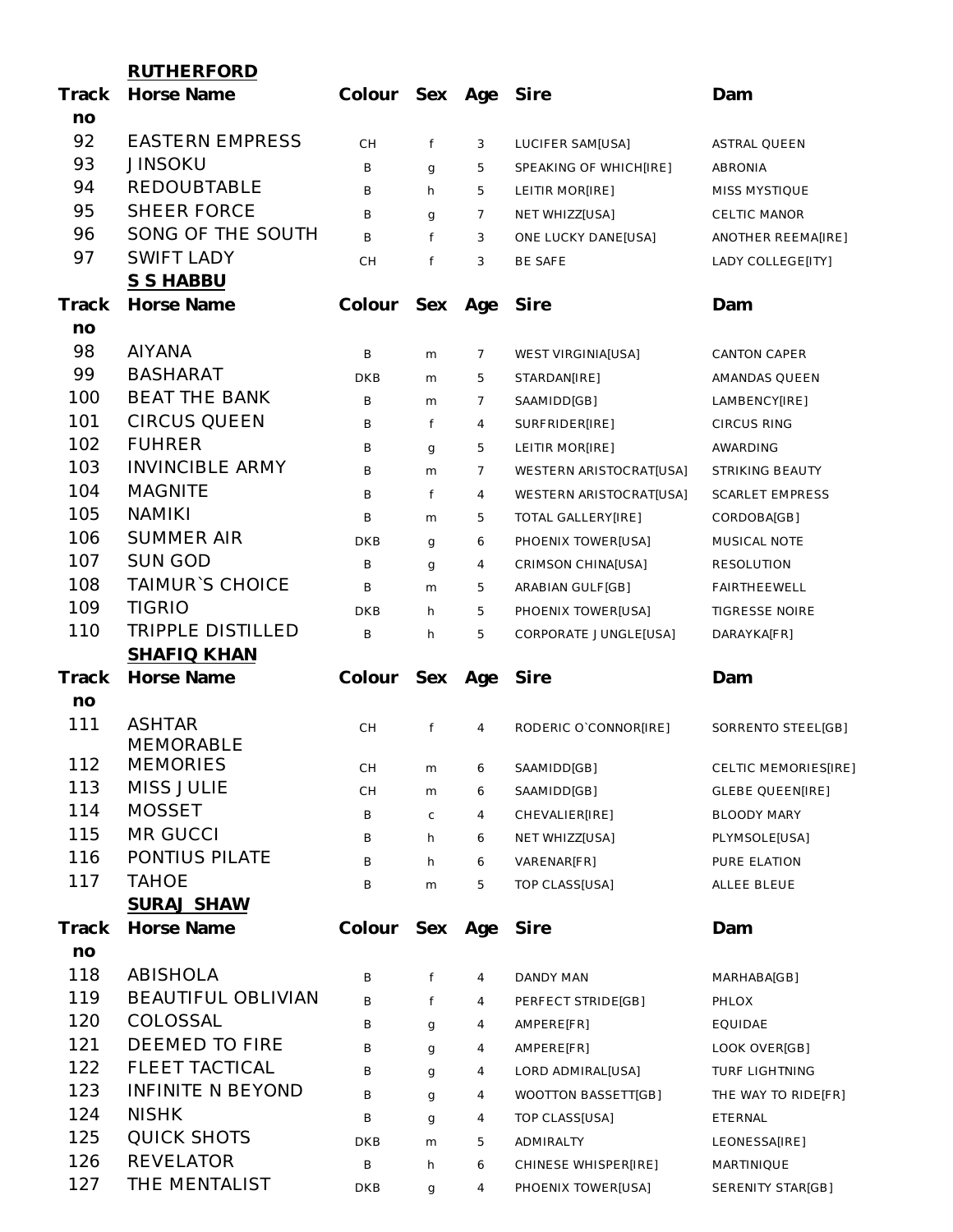|       | <u>V SINGH</u>           |                |             |   |                          |                       |
|-------|--------------------------|----------------|-------------|---|--------------------------|-----------------------|
| Track | Horse Name               | Colour Sex Age |             |   | Sire                     | Dam                   |
| no    |                          |                |             |   |                          |                       |
| 128   | <b>ALGOZE</b>            | B              | f           | 3 | SHIFTING POWER[GB]       | SHADES OF WHITE       |
| 129   | <b>AMAZONIA</b>          | B              | f           | 4 | SPEAKING OF WHICH[IRE]   | <b>ASTRAL FLASH</b>   |
| 130   | <b>ATLANTICA</b>         | B              | f           | 3 | PHOENIX TOWER[USA]       | RIYASAT               |
| 131   | <b>BEAUTIFUL</b>         | <b>CH</b>      | f           | 3 | SPEAKING OF WHICH[IRE]   | <b>ICE BEAUTY</b>     |
| 132   | <b>BERNARDINI</b>        | B              | g           | 7 | TAZAHUM[USA]             | REFLECTANCE[GB]       |
| 133   | <b>BLACK PEARL</b>       | B              | h           | 5 | PLANETAIRE[GB]           | ALVARITA              |
| 134   | <b>BOLD STYLE</b>        | B              | C           | 3 | TOP CLASS[USA]           | SPYGLASS HILL         |
| 135   | CATALINA                 | B              | f           | 4 | LORD ADMIRAL[USA]        | CORLETT[USA]          |
| 136   | <b>CLETUS</b>            | B              | C           | 4 | DAVID LIVINGSTON[IRE]    | FLY LIKE THE WIND     |
| 137   | <b>CLIFFHANGER</b>       | B              | h           | 5 | TOP CLASS[USA]           | LADY ESCORT           |
| 138   |                          | B              | C           | 3 | NET WHIZZ[USA]           | COLOR ME CRAZY        |
| 139   | <b>DANDI SATYAGRAHA</b>  | B              | $\mathsf C$ | 4 | CHEVALIER[IRE]           | <b>SALT</b>           |
| 140   | <b>DAZZLING</b>          | B              | f           | 4 | SPEAKING OF WHICH[IRE]   | SILKEN STAR           |
| 141   | <b>DORNISH</b>           | B              | g           | 5 | ABBEYSIDE[GB]            | LET THERE BE LIGHT    |
| 142   | <b>FOR EVERMORE</b>      | CH             | f           | 4 | <b>EXCELLENT ART[GB]</b> | <b>FOREVER GLORY</b>  |
| 143   | <b>FREE SPIRITED</b>     | В              | g           | 4 | MULTIDIMENSIONAL[IRE]    | <b>FORTALEZA</b>      |
| 144   | <b>GALEN</b>             | CH             | C           | 4 | WIN LEGEND[JPN]          | SUNSHINE NELL[USA]    |
| 145   | <b>GHYAMA</b>            | В              | C           | 3 | TOP CLASS[USA]           | HALLELUJAH            |
| 146   | <b>IEILANI</b>           | B              | f           | 4 | WIN LEGEND[JPN]          | ONE VISION            |
| 147   | <b>ISLAND LASS</b>       | B              | f           | 3 | NET WHIZZ[USA]           | MATILDA               |
| 148   | <b>KHAMMA GHANI</b>      | B              | f           | 3 | CHINESE WHISPER[IRE]     | SO CHARM[IRE]         |
| 149   | <b>LEGENDARY STRIKER</b> | В              | g           | 4 | BE SAFE                  | STRIKING VIEW         |
| 150   | <b>LITTLE FINGER</b>     | B              | m           | 5 | PLANETAIRE[GB]           | LIGHTING SPEED[GB]    |
| 151   | <b>MELANIE</b>           | B              | f           | 3 | TOP CLASS[USA]           | <b>DYSNOMIA</b>       |
| 152   | <b>MERAKI</b>            | B              | f           | 3 | PERFECT STRIDE[GB]       | SAPPHIRINE[IRE]       |
| 153   | <b>MOGUL</b>             | B              | C           | 4 | EXCELLENT ART[GB]        | <b>VITTORIA</b>       |
| 154   | <b>OASIS</b>             | B              | g           | 4 | DAVID LIVINGSTON[IRE]    | PAULA'S GIRL[CHI]     |
| 155   | <b>ODIN</b>              | В              | C           | 3 | KINGDA KA[AUS]           | <b>VITTORIA</b>       |
| 156   | PAISLEY                  | Β              | f           | 4 | TOP CLASS[USA]           | <b>BELLA</b>          |
| 157   | <b>RAINMAKER</b>         | DKB            | m           | 5 | CHINA VISIT[USA]         | AMORE MIO             |
| 158   | RAISINA STAR             | DKB            | f           | 3 | TOP CLASS[USA]           | MALAKEYE ZIBA         |
| 159   | <b>REVOLUTION</b>        | B              | f           | 4 | NATHANIEL                | PORTAL[GB]            |
| 160   | <b>SECRET PEARL</b>      | B              | g           | 4 | PLANETAIRE[GB]           | NOBLE LADY            |
| 161   | <b>SHIVANSH</b>          | В              | h           | 7 | TOP CLASS[USA]           | <b>IMMORTAL STORY</b> |
| 162   | <b>SILVER FLAMES</b>     | B              | g           | 6 | LEITIR MOR[IRE]          | FIRST AND ONLY ONE    |
| 163   | <b>SOUTHERN LAD</b>      | B              | C           | 3 | <b>BE SAFE</b>           | STRIKING VIEW         |
| 164   | <b>SUPREME LEGACY</b>    | CH             | g           | 5 | SPEAKING OF WHICH[IRE]   | STAR SUPREMACY        |
| 165   | <b>TUSCANY</b>           | В              | f           | 3 | RODERIC O`CONNOR[IRE]    | ISN'T SHE SPECIAL     |
| 166   | <b>UDUKAI</b>            | В              | f           | 3 | TENTH STAR[IRE]          | ACTUAL                |
| 167   | <b>WENCHENG</b>          | B              | f           | 4 | SMUGGLER'S COVE[IRE]     | <b>BORN ROYALE</b>    |
| 168   | <b>WHISTLE BLOWER</b>    | B              | g           | 4 | SMUGGLER'S COVE[IRE]     | AMULET                |
| 169   | YAZH                     | B              | f           | 3 | WIN LEGEND[JPN]          | REAL PRESENCE         |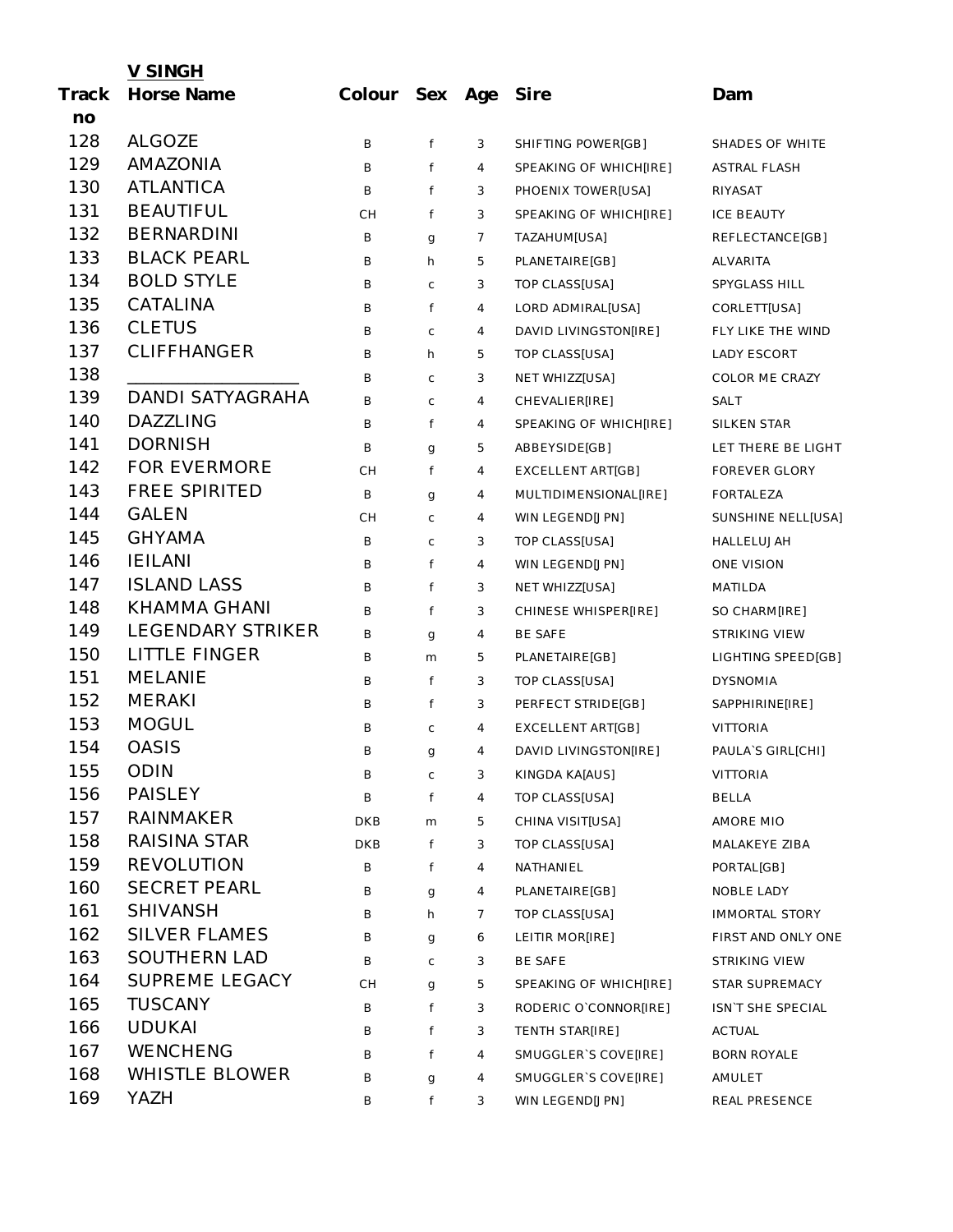|       | <b>VIKASH J</b>          |                     |     |   |                          |                       |
|-------|--------------------------|---------------------|-----|---|--------------------------|-----------------------|
| Track | Horse Name               | Colour Sex Age      |     |   | Sire                     | Dam                   |
| no    |                          |                     |     |   |                          |                       |
| 170   | ASHWAMEGH                | CН                  | g   | 5 | NET WHIZZ[USA]           | <b>FANTASY MOON</b>   |
| 171   | AZAI                     | CН                  | g   | 4 | EXCELLENT ART[GB]        | <b>NORA</b>           |
| 172   | <b>BIG BROWN</b>         | CН                  | g   | 3 | <b>STRONG SUIT[USA]</b>  | DOE RAY ME[GB]        |
| 173   | <b>CONSIGLIORI</b>       | B                   | g   | 6 | AIR SUPPORT[USA]         | CAPRESE               |
| 174   | <b>FENICIA GLINT</b>     | В                   | g   | 5 | PHOENIX TOWER[USA]       | FIRST AT SUMMER[USA]  |
| 175   | <b>FENICIA MIST</b>      | B                   | h   | 5 | SAAMIDD[GB]              | YAMUNA                |
| 176   | <b>HARBOUR SUNRISE</b>   | B                   | m   | 6 | STRONG SUIT[USA]         | ROYAL HIGHNESS        |
| 177   | <b>IMMEASURABLE</b>      | В                   | g   | 5 | MULTIDIMENSIONAL[IRE]    | <b>PRICEWISE</b>      |
| 178   | <b>INDIAN STAR</b>       | В                   | g   | 6 | SEDGEFIELD[USA]          | <b>FORT KNOX</b>      |
| 179   | <b>INDIAN TIGER</b>      | Β                   | g   | 5 | DAVID LIVINGSTON[IRE]    | MULLAGH[IRE]          |
| 180   | <b>KIMAYA</b>            | CН                  | m   | 6 | SEDGEFIELD[USA]          | SAPORELLI             |
| 181   | <b>MOON ART</b>          | <b>DKB</b>          | rig | 4 | EXCELLENT ART[GB]        | MISS ARAZAN           |
| 182   | NANDINI'S PET            | <b>DKB</b>          | m   | 5 | NEW FAMOUS[BRZ]          | FESTIVAL NIGHT        |
| 183   | <b>SCRIPT</b>            | B                   | g   | 6 | WHATSTHESCRIPT[IRE]      | SHENLIYKA[FR]         |
| 184   | <b>SHIVALIK SILK</b>     | B                   | m   | 5 | DAVID LIVINGSTON[IRE]    | AL SHABABIYA[IRE]     |
| 185   | <b>TOO MUCH POLITICS</b> | B                   | g   | 3 | CHINESE WHISPER[IRE]     | <b>MOUNT RUSHMORE</b> |
| 186   | <b>WANDERING ANGEL</b>   | В                   | m   | 6 | SAAMIDD[GB]              | OFFSHORE ANNA[IRE]    |
| 187   | <b>YUVI</b>              | В                   | C   | 4 | EXCELLENT ART[GB]        | SCHOLASTIC GIANT[USA] |
|       | <b>JASBIR SINGH</b>      |                     |     |   |                          |                       |
| Track | Horse Name               | Colour Sex Age      |     |   | Sire                     | Dam                   |
| no    |                          |                     |     |   |                          |                       |
| 188   | <b>BAYEZID</b>           | B                   | g   | 4 | CORPORATE JUNGLE[USA]    | PARAMO[IRE]           |
| 189   | <b>EXCLUSIVE BLUE</b>    | B                   | rig | 6 | RAVEL[USA]               | <b>BLUE SONATA</b>    |
| 190   |                          | B                   | f   | 3 | NET WHIZZ[USA]           | LA TRAVIATA           |
| 191   | <b>TICKER</b>            | B                   | C   | 3 | DAVID LIVINGSTON[IRE]    | <b>RUTHBA</b>         |
|       | N DARASHAH               |                     |     |   |                          |                       |
| Track | Horse Name               | Colour Sex Age Sire |     |   |                          | Dam                   |
| no    |                          |                     |     |   |                          |                       |
| 192   | <b>EASTERN SEA</b>       | B                   | f   | 3 | PHOENIX TOWER[USA]       | <b>TROPICAL BLUE</b>  |
| 193   | <b>EL PATRON</b>         | B                   | g   | 4 | <b>FASTNET ROCK[AUS]</b> | PEACH BLOOM[GB]       |
| 194   | <b>LION QUEEN</b>        | B                   | f   | 4 | PHOENIX TOWER[USA]       | SIEMPRE LISTA[USA]    |
| 195   | <b>REAGAN</b>            | DKB                 | g   | 3 | FIERO[JPN]               | <b>NESSIE</b>         |
| 196   | <b>REGENCY GOLD</b>      | CH                  | f   | 4 | STRONG SUIT[USA]         | KETURAH               |
| 197   | SIR PHOENIX              | DKB                 | g   | 4 | PHOENIX TOWER[USA]       | <b>FOXY MANE</b>      |

Gen Manager Racing, Stipendiary Steward, Clerk of the Course & Handicapper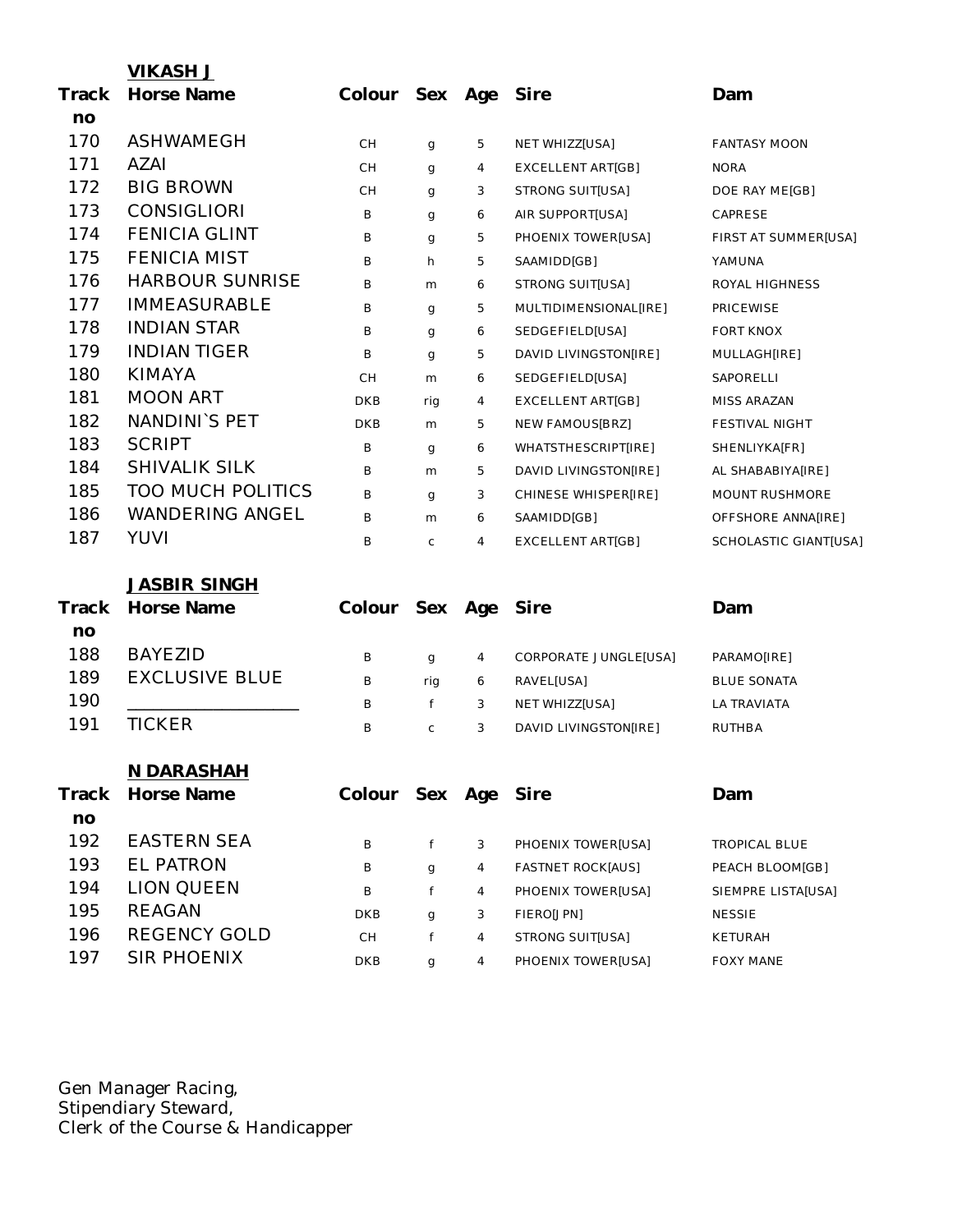

The following track numbers (Green) have been issued for the under mentioned horses for the season 2022-2023:

|                | A DOCTOR                                     |                     |              |                |                      |                         |
|----------------|----------------------------------------------|---------------------|--------------|----------------|----------------------|-------------------------|
| Track          | Horse Name                                   | Colour Sex Age Sire |              |                |                      | Dam                     |
| no             |                                              |                     |              |                |                      |                         |
| $\mathbf{1}$   |                                              | <b>DKB</b>          | f            | $\overline{2}$ | PERFECT STRIDE[GB]   | ALARIC                  |
| $\overline{2}$ |                                              | B                   | f            | $\overline{2}$ | MOONLIGHT MAGIC[GB]  | AVANT GARDE             |
| 3              |                                              | Β                   | f            | $\overline{2}$ | WIN LEGEND[JPN]      | AYMARAS                 |
| 4              |                                              | Β                   | f            | $\overline{2}$ | ARAZAN[IRE]          | <b>BANNER YEAR[USA]</b> |
| 5              |                                              | В                   | $\mathsf C$  | $\overline{2}$ | KINGDA KA[AUS]       | <b>FIREFOOT</b>         |
| 6              |                                              | Β                   | $\mathsf{C}$ | $\overline{2}$ | ARAZAN[IRE]          | MOCHA LOCA              |
| 7              |                                              | Β                   | f            | $\overline{2}$ | ARAZAN[IRE]          | TOP ROMANCE             |
|                | <b>AASHAY DOCTOR</b>                         |                     |              |                |                      |                         |
| Track          | Horse Name                                   | Colour Sex Age Sire |              |                |                      | Dam                     |
| no             |                                              |                     |              |                |                      |                         |
| 8              |                                              | B                   | $\mathsf C$  | $\overline{2}$ | <b>TERRITORIES</b>   | BLAUGRANA[IRE]          |
| 9              |                                              | B                   | f            | $\overline{2}$ | SANUS PER AQUAM[IRE] | DANCER'S FAN[CAN]       |
| 10             |                                              | DKB                 | $\mathsf{C}$ | 2              | DALI[USA]            | LUCY IN THE SKY         |
| 11             | <b>MACCHIATO</b>                             | CH.                 | $\mathsf{C}$ | $\overline{2}$ | SANUS PER AQUAM[IRE] | ARABICA                 |
| 12             |                                              | B                   | $\mathsf{C}$ | $\overline{2}$ | TIME TEST            | PARAMOUNT LOVE[GB]      |
| 13             | <b>ZUMA</b>                                  | GR                  | f            | 2              | SIR CECIL            | <b>FOREST VISION</b>    |
|                | <b>B MAHESH</b>                              |                     |              |                |                      |                         |
| Track          | Horse Name                                   | Colour Sex Age Sire |              |                |                      | Dam                     |
| no             |                                              |                     |              |                |                      |                         |
| 14             |                                              | B                   | f            | $\overline{2}$ | PLANETAIRE [GB]      | MARIETTA                |
| 15             |                                              | B                   | $\mathsf C$  | $\overline{2}$ | PLANETAIRE [GB]      | MINK GLOVE [IRE]        |
|                | <b>B SINGH</b>                               |                     |              |                |                      |                         |
| Track          | Horse Name                                   | Colour Sex Age      |              |                | Sire                 | Dam                     |
| no             |                                              |                     |              |                |                      |                         |
| 16             | the control of the control of the control of | <b>DKB</b>          | f            | 2              | WHATSTHESCRIPT[IRE]  | AGASSIZ                 |
| 17             |                                              | B                   | f            | $\overline{2}$ | FIERO[JPN]           | CHEERLEADER             |
| 18             |                                              | B                   | $\mathsf C$  | $\overline{2}$ | PHOENIX TOWER[USA]   | VOLATILITY              |
|                |                                              |                     |              |                |                      |                         |
| Track          | C ALFORD<br>Horse Name                       | Colour Sex Age Sire |              |                |                      | Dam                     |
| no             |                                              |                     |              |                |                      |                         |
| 19             |                                              |                     |              |                |                      |                         |
| 20             |                                              | B                   | C            | $\overline{2}$ | FIERO[JPN]           | ANACAPRI                |
| 21             | <u> 1980 - Johann Barbara, martxa al</u>     | B                   | f            | $\overline{2}$ | ARAZAN[IRE]          | FIRE SONG               |
| 22             |                                              | B                   | C            | $\overline{2}$ | FIERO[JPN]           | <b>GLORIOUS LIGHT</b>   |
| 23             | the control of the control of the control of | B                   | f            | $\overline{2}$ | DANDIFIED            | ON FLEEK                |
| 24             |                                              | B                   | f            | $\overline{2}$ | PHOENIX TOWER[USA]   | OUTER SPACE             |
|                |                                              | B                   | C            | $\overline{2}$ | PHOENIX TOWER[USA]   | QUESADA[IRE]            |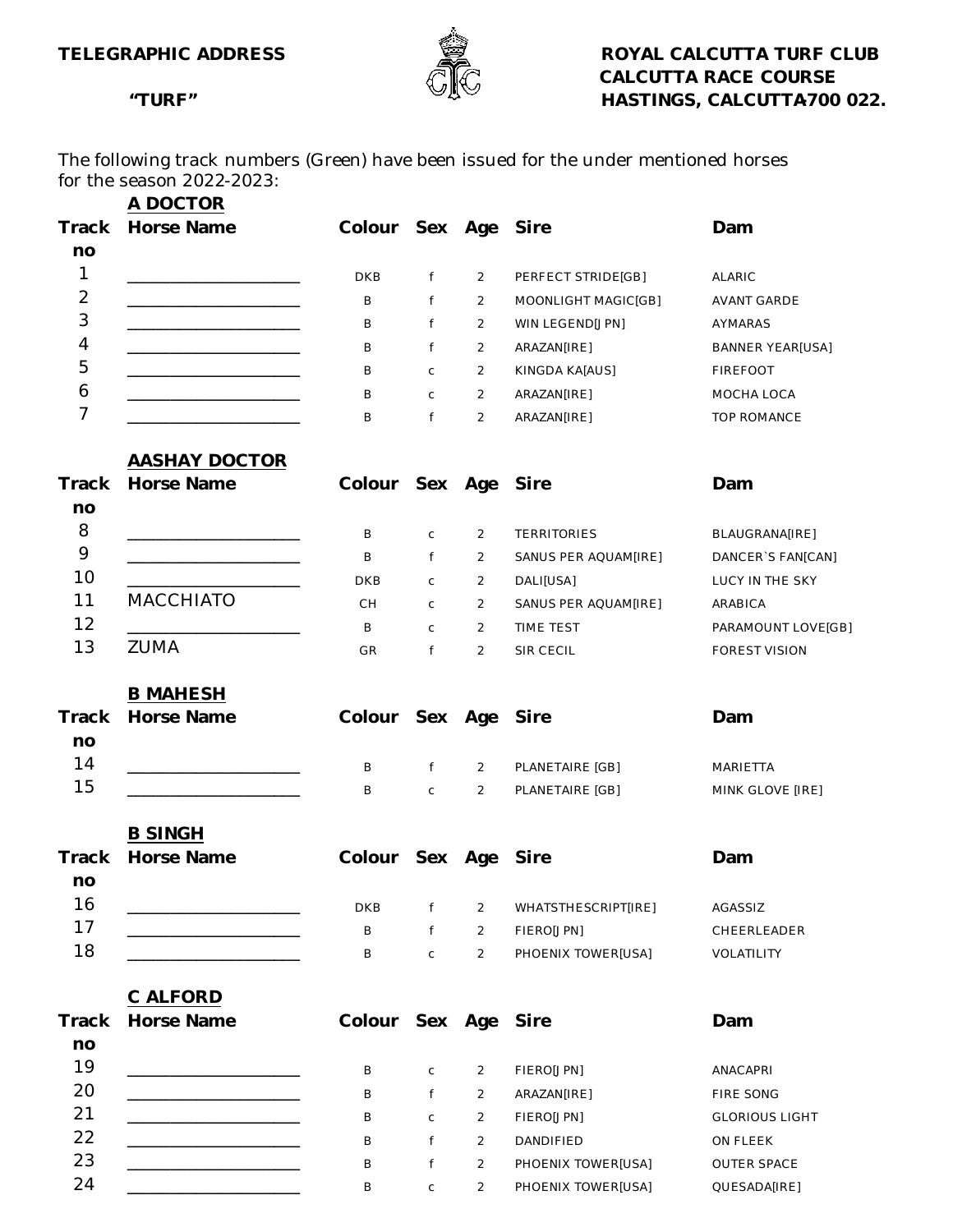|             | D M DAVID            |                     |                   |                |                       |                       |
|-------------|----------------------|---------------------|-------------------|----------------|-----------------------|-----------------------|
| Track<br>no | Horse Name           | Colour Sex Age Sire |                   |                |                       | Dam                   |
| 25          |                      | B                   | $\mathsf C$       | $\overline{2}$ | TENTH STAR[IRE]       | FLAMBOYANT FLAME      |
| 26          |                      | B                   | f                 | $\overline{2}$ | TENTH STAR[IRE]       | ZAHOUR AL YASMEEN[GB] |
|             | <u>H S BATH</u>      |                     |                   |                |                       |                       |
| Track<br>no | Horse Name           | Colour Sex Age Sire |                   |                |                       | Dam                   |
| 27          |                      | В                   | $\mathsf C$       | 2              | SMUGGLER'S COVE[IRE]  | ANOTHER CHANCE        |
| 28          |                      | B                   | $f \qquad \qquad$ | $\overline{2}$ | TENTH STAR[IRE]       | SMOKIE                |
| 29          |                      | B                   | $f$ and $f$       | $\overline{2}$ | RODERIC O`CONNOR[IRE] | TOUCH MY SOUL[FR]     |
|             | M SINGH              |                     |                   |                |                       |                       |
| Track<br>no | Horse Name           | Colour Sex Age Sire |                   |                |                       | Dam                   |
| 30          |                      | CH                  | $\mathsf C$       | 2              | PLANETAIRE [GB]       | PERFECT TRIBUTE       |
|             | P QUINN              |                     |                   |                |                       |                       |
| Track<br>no | Horse Name           | Colour Sex Age Sire |                   |                |                       | Dam                   |
| 31          |                      | B                   | $\mathsf C$       | 2              | EXCEED AND EXCEL      | ABAQ[GB]              |
| 32          |                      | СH                  | f                 | $\overline{2}$ | WIN LEGEND[JPN]       | CLEAR CUT             |
| 33          |                      | B                   | $\mathsf C$       | 2              | TOTAL GALLERY[IRE]    | ROTTERDam             |
| 34          |                      | B                   | $\mathsf{C}$      | $\overline{2}$ | SHIFTING POWER[GB]    | STAR WITNESS          |
| 35          |                      | B                   | g                 | $\overline{2}$ | TOP CLASS[USA]        | <b>VIJAY SAKHI</b>    |
|             | <b>RUTHERFORD</b>    |                     |                   |                |                       |                       |
| Track<br>no | Horse Name           | Colour Sex Age      |                   |                | Sire                  | Dam                   |
| 36          |                      | В                   | $\mathsf C$       | 2              | AIR SUPPORT[USA]      | AFRICAN SKY           |
| 37          |                      | В                   | f                 | $\overline{2}$ | TENTH STAR[IRE]       | SANCERRE              |
| 38          |                      | В                   | C                 | $\overline{2}$ | SANUS PER AQUAM[IRE]  | SENORA BELLA          |
|             | <b>S S HABBU</b>     |                     |                   |                |                       |                       |
| Track<br>no | Horse Name           | Colour Sex Age      |                   |                | Sire                  | Dam                   |
| 39          | <b>BLESSING BOLT</b> | B                   | f                 | 2              | RODERIC O`CONNOR[IRE] | <b>BOLT</b>           |
| 40          | <b>BLOOMING LILY</b> | <b>DKB</b>          | f                 | $\overline{2}$ | EXCELLENT ART[GB]     | PRAISE OF FOLLY[GB]   |